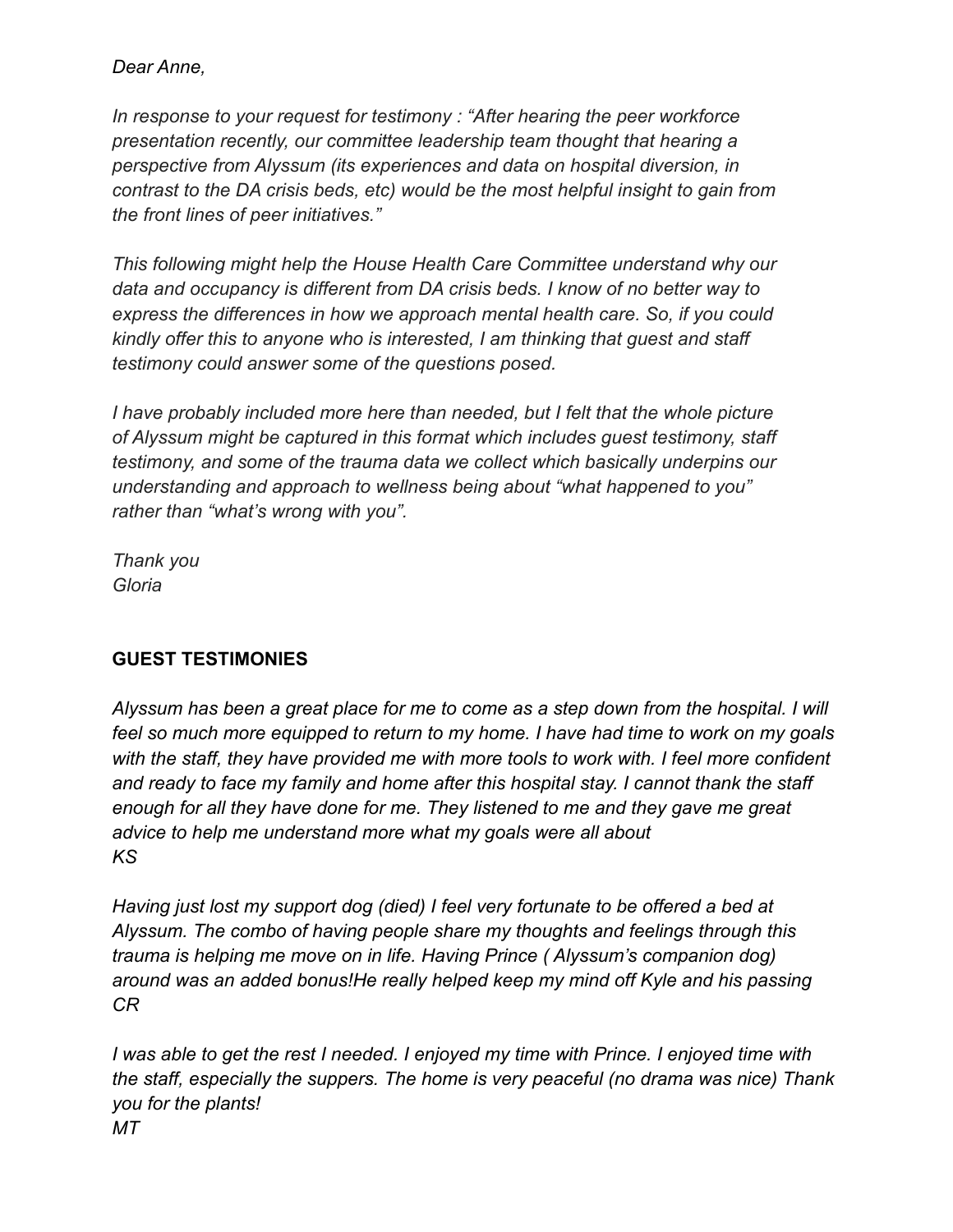*Alyssum is the best place I have ever stayed. Relaxed, good food, good environment and simple rules.*

*TT*

*"My stay at Alyssum was so enriching. It's a great place to hit the pause on the chaos and focus on bettering yourself with great staff and marvelous peace. I learned about the necessity of truly taking a pause. In a fast paced world we do not get the chance to really reflect on the issues bothering us day to day. At ALyssum you can do deep reflective work with staff at your own pace, while your needs for a peaceful environment are met. Truly grateful Alyssum exists."*

*"My experience here at Alyssum has been very healing during my loss of my Partner. I was able to express my grief in a safe and Loving atmosphere with support from staff. I am very grateful for my stay here"*

*"Alyssum changed my life. I honestly don't know if I would still be fighting for my life if I didn't have this safe space. "I first started coming here 4 years ago terrified, but the warm, welcoming atmosphere and friendly, compassionate, accepting staff have helped me transform my life. I am so grateful to have a place to return to and people to reach out to who always seem to understand and know just what I need."*

*"My visit to Alyssum was Excellent Peer Support, I got lots of Rest. Alyssum is a Beautiful and Peaceful Place for Recovery* ♡ *It's a true gift to be able to have someone to talk to when things are tough. The environment was Conducive to my healing and it made a big difference for housing, food & companionship to have my needs tended to so I could focus on my recovery process during a stressful time. I'm grateful for what Alyssum is doing."*

*"Love, Peace, understanding, validation, Hearing /listening, Kindness, and overall giving secureness is what this place gives You"*

*"I have done Lots of crafts that I would not be able to do at Home . It brings me to a Quiet Place in my head- I am not the best at it But try- so thank you."*

*"The stay at Alyssum was full of caring and supportive staff interactions. I was able to express my thoughts, feelings, experiences with them and high feelings. Some of it is cool as well as helped me to refocus what I am putting my energy into. They made me feel loved."*

*"In my experience, Alyssum is a very good program, and an exceptional example of the peer respite modality, so effective."*

*"When I arrived at Alyssum I was carrying a lot of uncertainty & for around the environment while navigating vulnerable such a new personal space. Upon Meeting the*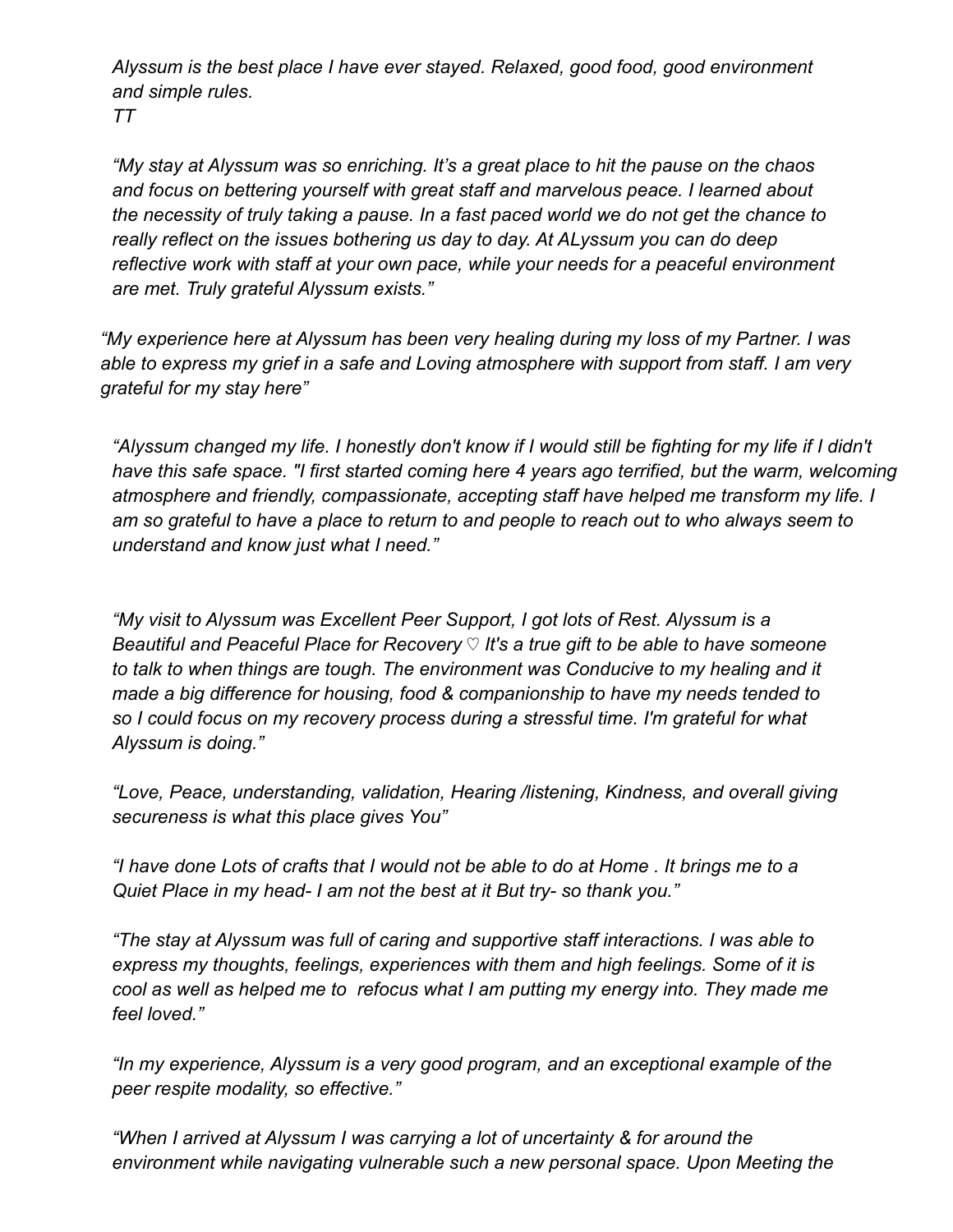*staff I felt safe, supported, and even laughing I felt trust and care and it was exquisitely marvelous.*

*Space for relaxation, rest, transformation, and excellent and profound conversations built confidence during my time here. I am deeply grateful for any part of sharing and the staff have shared resources in matters deeply personal all the way to system issues of oppression with care, curiosity and an abundance of love. I am looking forward to all the lifts I have received at - Alyssum unfolding in the coming days, weeks, and months, and will carry the laughter, joy, safety, and radical care."*

*"Thank you for helping so many"*

*"Upon my arrival at Alyssum I instantly knew I was in the right place. I felt a sense of relief and serenity overcome my entire being. Upon meeting everyone on staff, I was reassured that this was the best choice and decision I had made for myself. I was highly impressed by their compassion and empowerment. This "self directed" week long stay helped me immensely. Each and every staff member helped me re-open my toolbox and gave me some new tools to try. I feel more secure now in dealing with life on life's terms. Wish I could have stayed a little longer, however my journey continues. I thank each and everyone of you for your peer support. It means the world to me." Lots of love* Anne Marie Hanson.

*I learned how to take steps to start how to love myself. My peer support starts here at Alyssum, never judged me and let me know that my best, whatever that may be, is good enough! I am not less than anyone else."* Kylee Jo Keith

*"Alyssum literally saved me. I learned that acceptance is key to my recovery. I highly recommend Alyssum to anyone who is afraid to go to the hospital. My stay at Alyssum was life changing"*

#### JSB

#### *"Dear Gloria,*

*I am writing to thank you for including me in the 12 hours of training on Zoom over the last 2 weeks, as well as the earlier training 2+ years ago held at alyssum in person. Both of those trainings have resonated with me over time and have helped me in my journey in this chapter of my life as it evolves in my efforts to change my life not through drugs but through work and deep introspection (e.g., meditation and mindfulness). These trainings have given me tools and a pathway to make positive changes and the will to do the hard work.*

*Your leadership has inspired me, as well as your willingness to be vulnerable and honest in a safe space and inspiring others to also come together in this space that is Alyssum, but also now a movement that is bringing about change in mental health that is so much needed. Training providers across the state, and clients who are members of alyssum as well as your well trained and gifted staff and the framework you have*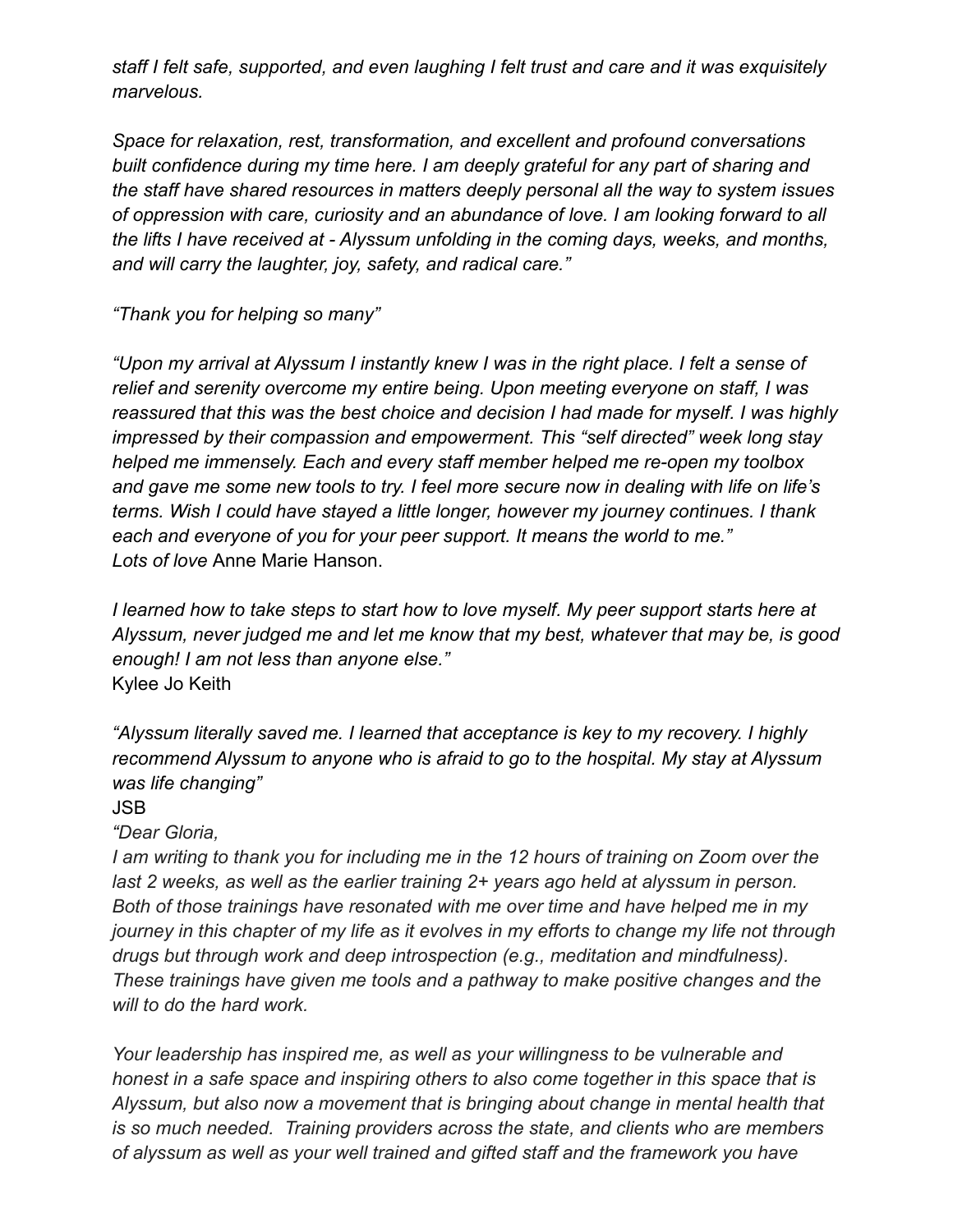*created for us all to change our lives. I chose to carefully reduce and then go off of my big Pharma psychiatric meds, and have over time succeeded in getting the support of my team—my psychiatrist, my therapist and my excellent primary care doctor who also teaches at the UVM medical school.*

*As you know I have been working with Alyssum since 2014 following an aneurism that caused a stroke, acquired brain injury and resulted in severe damage to my visual cortex and more than for form of severe aphasia that persists and have successfully re-learned to read and write, with work and have re-learned to draw and paint and used it as top -down recovery therapy following 1 month in ICU and 4 months inpatient rehabilitation and then another 3-4 months of outpatient therapy. You have seen my progress over time in this recovery I am sure. Important to note here is that the aphasia persists and while I have found work around a to live with it there is no "recovery" any more than there is for "mental illness". We have to work at finding ways to change our lives and stages of deep self consciousness and hard work. Alyssum Gloria has been central in my life for this path.*

*The importance of spirituality, introspection, in diverse ways and self care and building "bridgeheads" with others, as well as recognizing that the goal of positive change in our lives is a process that takes time and dedicated work. These trainings have given me tools I can use and inspiration to work with and learn from on the path ahead of me.*

*I deeply respect you and appreciate the changes you have made in the mental health peer support movement that is helping to heal the mental health system over all which is a process not an "Ah Ha" moment. I am inspired by the growth I see you have encouraged and nurtured in your gifted Alyssum staff and in clients who have become part of the Alyssum community. This is powerful and also inspiring to me and I am sure many others!*

*Thank you for your powerful and wise leadership.*

*Warm regards, Sarah Robinson*

### **Past Guest Book excerpt shared with permission:**

"My name is Jodi Girouard and ten years ago I spent time at Alyssum. I began there healing at the farmhouse through writing and the natural environment.

I am about to publish my memoir called, **Living with the Neighbors,** the name I call the voices I hear from severe PTSD.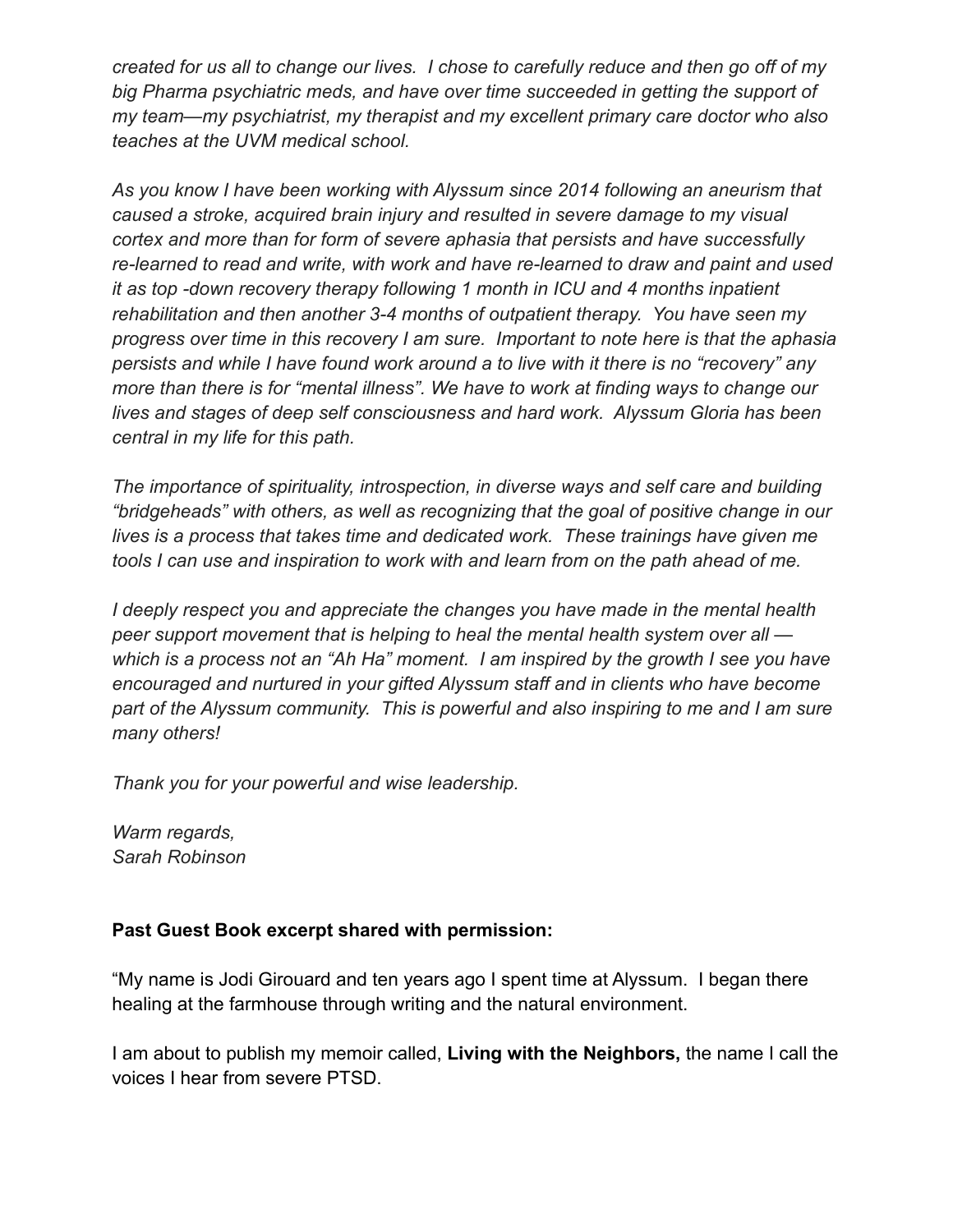Alyssum is a big part of my book, a big part of my healing. I learned to release anger by throwing rocks in the river, walking the farmers fields, and talking with peer support workers.

I have a website, [jodigirouard.com](http://jodigirouard.com/) and [jodigirouard.wordpress.com](http://jodigirouard.wordpress.com/). I also have a Facebook page, Jodi Girouard Author, Poet, and speaker.

Recently I was in the news as a participant of the Deconstructing Stigma exhibit at the airport. Tomorrow I am featured as the opening speaker for an event for Mercy Connections in Burlington."

*"In Living With the Neighbors, Jodi Girouard offers readers an intimate glimpse into her personal world. Such courage is a rarity these days. It is admirable and memorable that she has chosen to speak for people struggling with mental health challenges. Her resilience, strength and vulnerability shine brightly, a model for all who strive to rise above personal challenges.' -* Melissa Lang, Academic Program Coordinator, Mercy **Connections** 

Here is an excerpt from the beginning of her new book:

*"The trees in their green coats pressed in as I crouched low into my seat. I traveled between the Green Mountains of Vermont haunted by an unknown scene. A darkness was in my heart, sadness from trauma, despair from the neighbors that haunted me. I sat beside my sister as the car curled about the river on the winding roads. I watched as we made our way through the valley in Rochester, Vermont, amid the hills. The sun shone down on a normal day for most Vermonters. The light bit into the valley disrupting fragmented shadows, shadows too strong to ignore. Outside, the "neighbors" shouted their curses at me, sneered with derision. I swallowed hard and rolled up my window. The tires crunched the gravel as the car turned in towards the house. A greenhouse sat beside the farmhouse, plastic that framed seeds just inching out to the sun. I was going to spend time here. This was a peer support home, a place to heal from life's hurts. My sister broke into my thoughts. My young son called to be let out of his seat, and then we were opening the doors to greet the scent of spring.*

*It was rural Vermont. Fields rolled to the steep mountains just beyond the river on one side. Across the road,trees grew to the edge of a mountain. Green everywhere. Flowers by the road, wild and beautiful in yellows and whites. I didn't smile though. Didn't throw my arms up and embrace the freshness of the day. I took it in, then hung my head with hair covering my eyes. "C'mon Jo, let's go inside," my sister, Tammy said. She got my little boy out of the car. He reached for my hand and I took his soft one in my wrinkled one. We walked to the farmhouse with a big white door. A woman opened it and smiled. She wore a flowing sundress that reached down to her sandals, with toes painted pink. "Hi, I'm Karen. You must be my new arrival." She backed up to let us inside and then closed the door behind her. I waited until Karen guided us into the room. Her long hair hung loosely down her back. She walked through the kitchen, juggling her weight from side-to-side as she led us into the home. I looked at my surroundings. The farmhouse kitchen featured modern appliances. Beyond the kitchen was a big wooden dining table*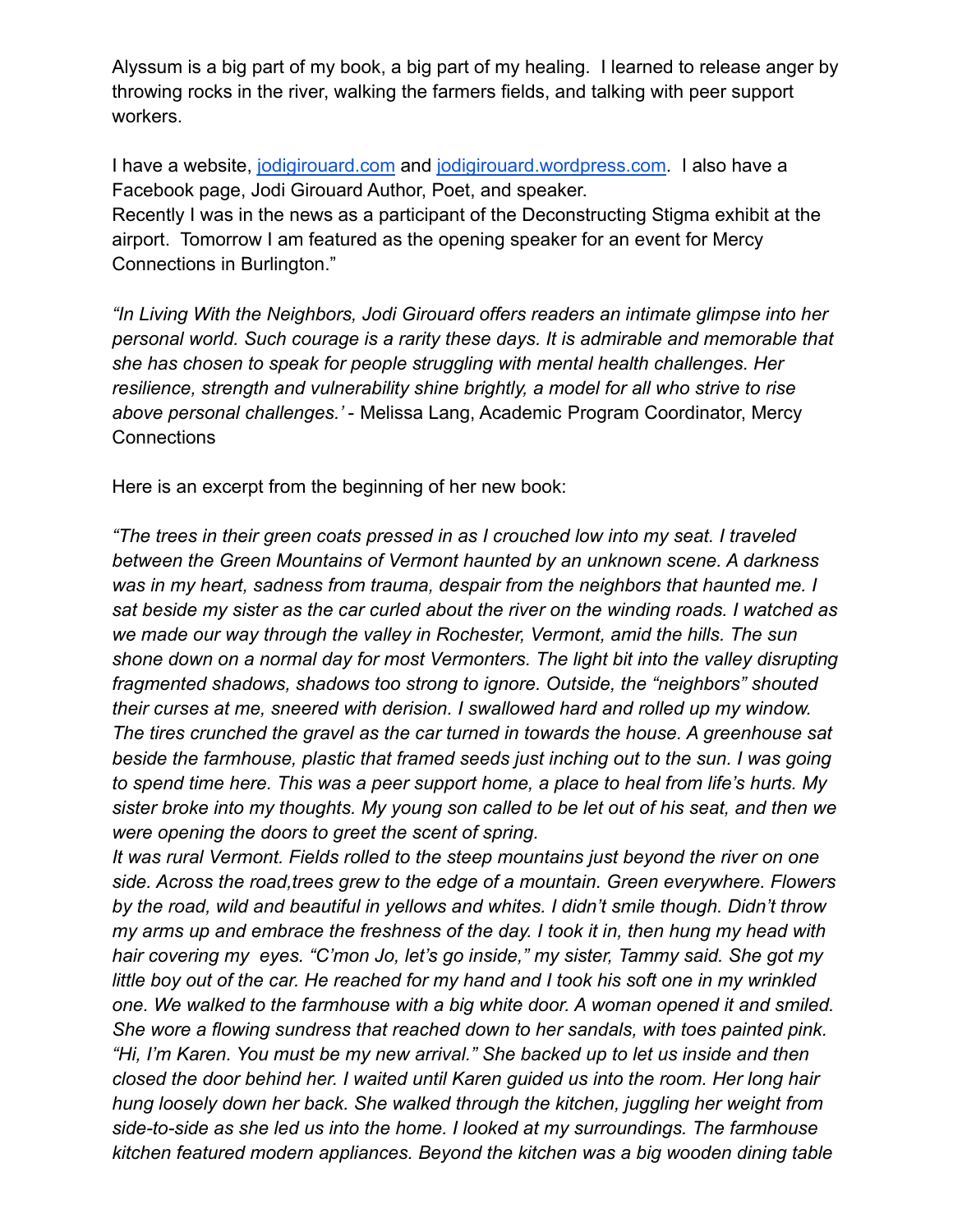*and beyond that, French doors led to a deck. A sunlit living room was to the right of the dining table. It was open and looked comfortable. A Lhasa Apso wagged its tail. My little boy grinned and bent to rub her head. The dog licked his lips and I watched as my boy licked back with a chuckle. He patted the dog's head with delight. I Tried to smile. "That's Ladybug," Karen said. "Let me show you your room." She walked through the rooms and down a hall which led to a bathroom and the only two bedrooms. Karen turned left into a room with a double bed. I walked behind her with my sister and son. I put down my bag and looked out the window. The Green Mountains were on either side of the house. Stillness there. From this room, I could see a line of peaks that stretched beyond the two windows of the room. The pines and tall oaks seemed to crowd in. It was a narrow valley, this town with mountains shooting straight up on either side, a colored wall now holding me in. I took a deep breath and exhaled. This was my resting place for a while, a place to breathe and relax, if I could. Karen spoke. "Here at Alyssum we are all peer support. The staff have all been through illnesses, been through similar emotions. We are here to help you rest, work through your hardships if you want. We have structured activities like yoga, meditation, and gardening. Or you choose how much you want to do. Many people work on arts or crafts that they like. Many walk to the town, or go to the river. You are in charge." "Mommy, I don't want you to stay without me." My Little boy pulled on my hand. "She won't stay too long," Tammy said. Tears wet his eyes. Tears wet all our eyes. Karen smiled down at him. "She's just here for a break. She'll be back home soon," Karen said. Then she led us back to the living room. Sun lit the room with what should have been refreshing warmth, but I didn't feel it. I felt blackness, an ache inside with much thinking to do. God, why did I have to do this to my famIly?"*

Alyssum staff are very appreciative of Jodi, her courage and her willingness to share her book with us.

## **STAFF REFLECTIONS and TESTIMONY**

*"I have been profoundly changed by Alyssum. Being with people with whom I would not normally relate -- people with a broad range of life experiences, cognitive abilities, levels of education, worldviews, genders, and mental states -- both guests and staff, has torn a hole in my complex of stuffy opinions and preconceptions and allowed in a breath of the fresh air of new knowledge. Studying the core competencies and taking the IPS training in Montpelier opened my eyes to issues I had never thought about, and clarified questions I didn't even know I had. My focus has shifted from railing against the injustice of our culture and bemoaning the state of the planet toward ameliorating the suffering of the hurting human beings in front of me. This softening even allowed me to put aside my own pain and frustration so that my husband and I could work through a very thorny issue in our own relationship. Perhaps most profound was the impact of talking with many parents, which inspired me to contact my own father for the first time in ten years.*

*This has been the most heartfelt, meaningful thing I have ever done, and I am honored to be a part of this wonderful team. Something I hear over and over from our guests is that we staff are all so different, and yet we work together so well. I have learned so*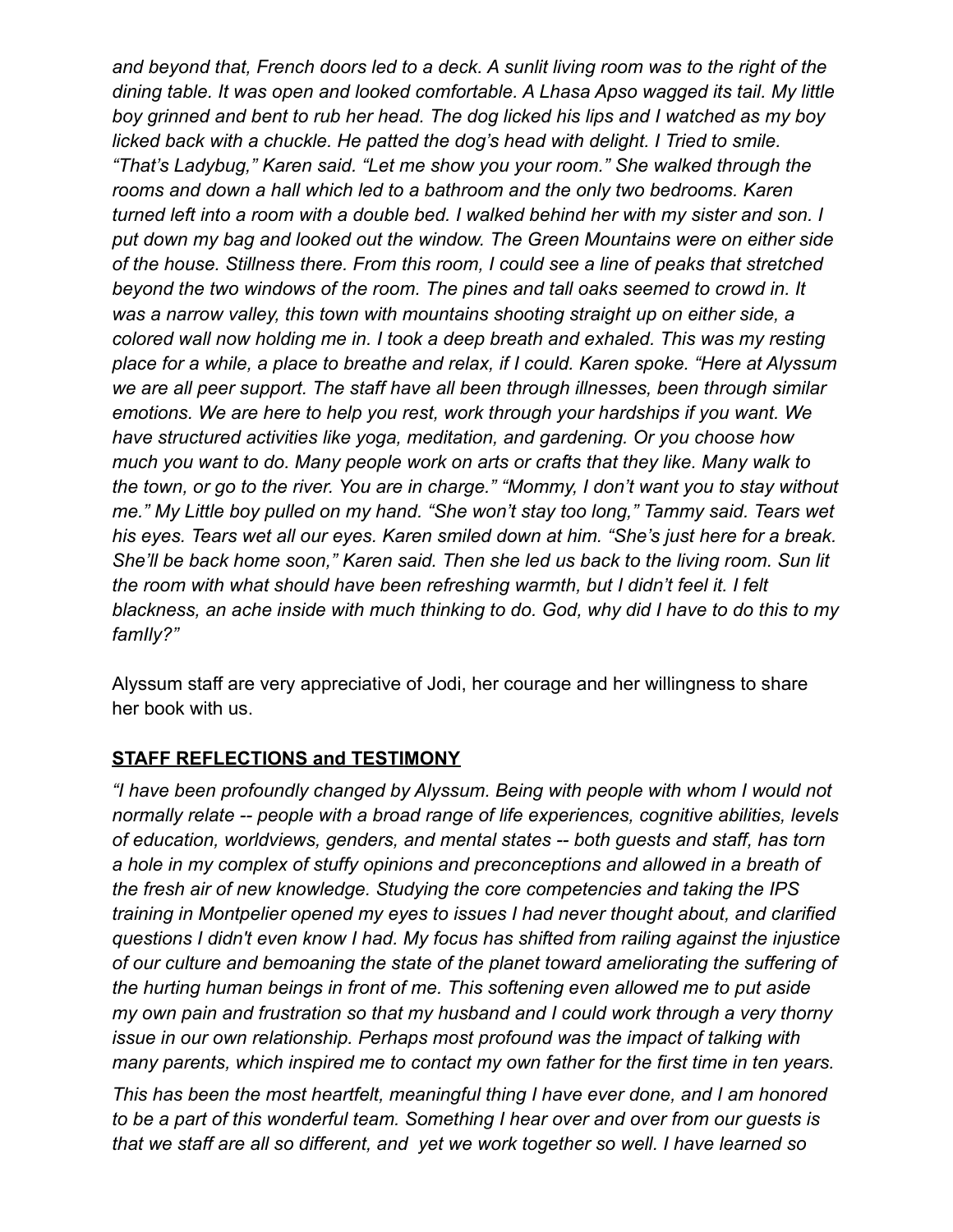*much from each of my coworkers, and I look forward to continuing to learn from them for years to come.*

*Alyssum truly is a special, healing place -- for both guests and staff. Long may it live."* Catharine Moore

*"I came to Alyssum with a lot of experience and knowledge about self-reflection, self-discovery and self-improvement. However, it was not until I started working here that I began to understand that self-acceptance was the true key to unlocking healing and happiness for myself. In the almost three years I've worked here, I have seen that the experience of self-acceptance is incredibly life-changing for our guests. Alyssum is able to accept them, just as they are and where they are, without judgment. The taste of this feeling allows our guests to recognize even more about themselves, and begin to make the changes that are necessary for their healing. I am thankful every day to experience self-acceptance and see self-acceptance grow in our guests."* Toby Mueller-Medlicott

### *"Choosing Love Changes Everything*

*I began my tenure as a peer support worker at Alyssum a year and a half ago. At that time, World Love Campaign had been in existence a little over a year. Julie, my co-founder and I started this campaign to help make love more visible in our world and to offer a tool (a loved pin) for people to use to be present to one another. Little did I know that my work at Alyssum would be all about love.*



*Upon reflection of the past year and a half, I believe that what most people need and want is to be seen, to be heard, and to connect. We may not know how to do it; we may not be able to do it in any given moment; and yet we yearn for that connection, connection to self and to others. I saw this consistently with both guests and staff at Alyssum. This is why peer support is so effective – as peers, we show up, we're present, and we meet people right where they are. We choose love in each moment and the person we're with feels it. This helps to create a safe place for healing.*

*Clearly, this isn't reserved for peer support. When I consciously choose love throughout my day, I experience richer interactions with the clerk at the grocery store as well as with my family. When I'm present to myself and others, love is naturally there. This is why, as a peer support worker, focusing on*

*my own personal growth and well-being has been crucial. I came into the work valuing love, and as I leave, I am love. We are all love. I'm able to feel that and see that so much more clearly. I've let go of the stories (well, much of the time), I've let go of energy and beliefs that aren't mine, and I'm not only choosing love, I'm being love.*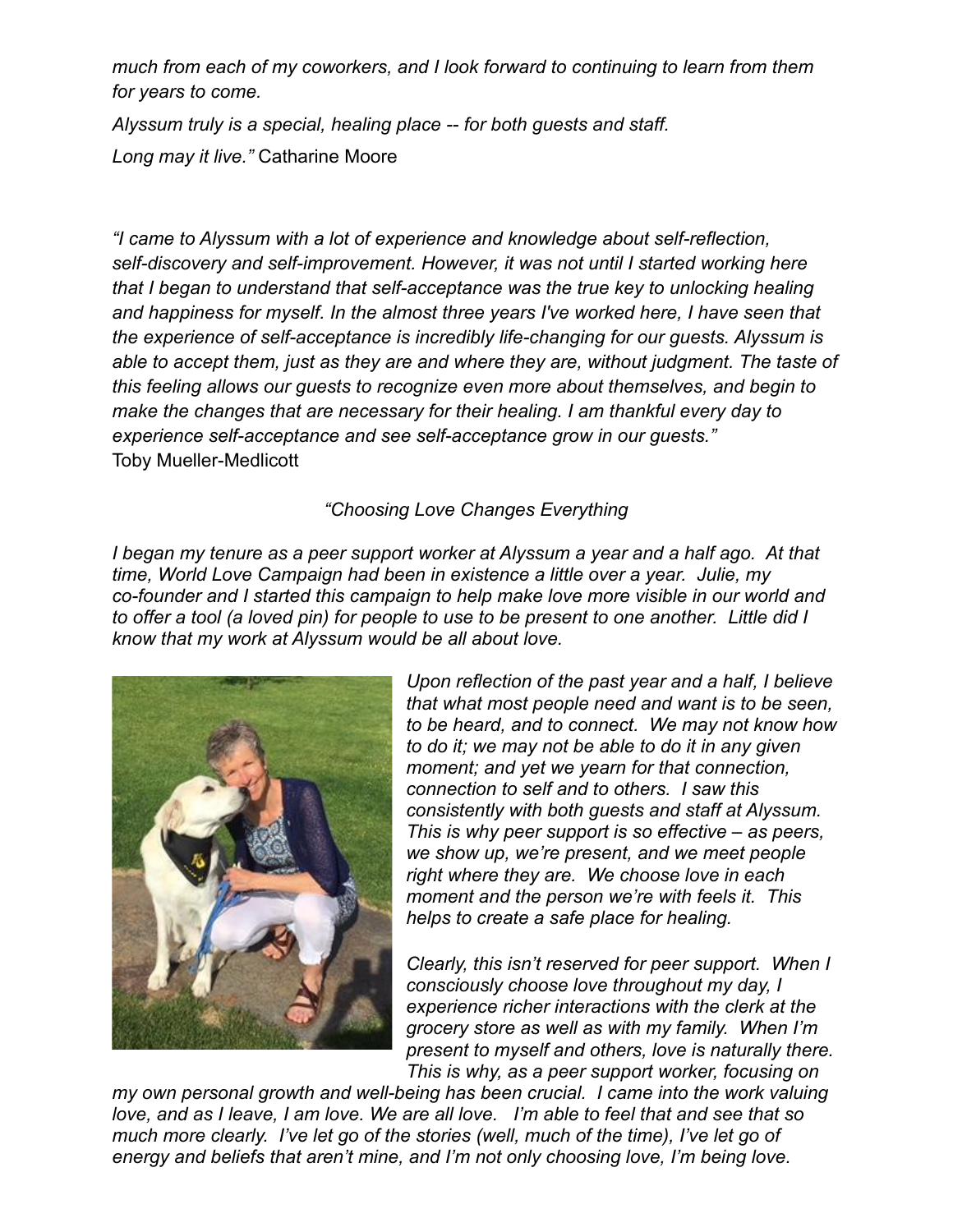*As I end my year and a half as a peer support worker at Alyssum, I can confidently say I have transformed and in part, this is due to the very nature of the program; to the wisdom, experience and knowledge of Gloria and Cindy, the executive director and house manager; and to all the love and "unlikely friendships" of the staff!*

*With love and gratitude,"* Nancy

#### **TRAUMA DATA REPORT**

Alyssum also collects data on what trauma people feel they are recovering from. The following is date from our 2019/20-18 reports

Supporting Statewide efforts to increase awareness of trauma as a part of the service we provide, Alyssum has been collecting data on trauma for several years now. While the data has remained fairly consistent there are some variances.

| <b>GUEST TRAUMA DATA REPORT</b> |                                          |           |                 |                 |                 |                 |           |
|---------------------------------|------------------------------------------|-----------|-----------------|-----------------|-----------------|-----------------|-----------|
|                                 |                                          | <b>FY</b> | 4 <sup>th</sup> | 3 <sup>rd</sup> | 2 <sub>nd</sub> | 1 <sup>st</sup> | <b>FY</b> |
|                                 |                                          | 19        | <b>QTR</b>      | <b>QTR</b>      | <b>QTR</b>      | <b>QTR</b>      | 18        |
| 1                               | <b>TRAUMA</b> overall                    | 95%       | 100%            | 93%             | 95%             | 94%             | 96%       |
| $\overline{2}$                  | <b>SPIRITUAL EMERGENCE</b><br>/PSYCHOSIS | 54%       | 71%             | 39%             | 48%             | 57%             | 57%       |
| 3                               | <b>PROVIDER SYSTEM</b>                   | 63%       | 71%             | 61%             | 60%             | 60%             | 55%       |
| $\overline{4}$                  | <b>PHYSICAL &amp; SEXUAL</b>             | 90%       | 90%             | 85%             | 95%             | 87%             | 88%       |
| 5                               | UNSAFE RELATIONSHIP                      | 56%       | 50%             | 61%             | 64%             | 50%             | 61%       |
| 6                               | <b>LOSS &amp; GRIEF</b>                  | 91%       | 90%             | 89%             | 95%             | 88%             | 89%       |